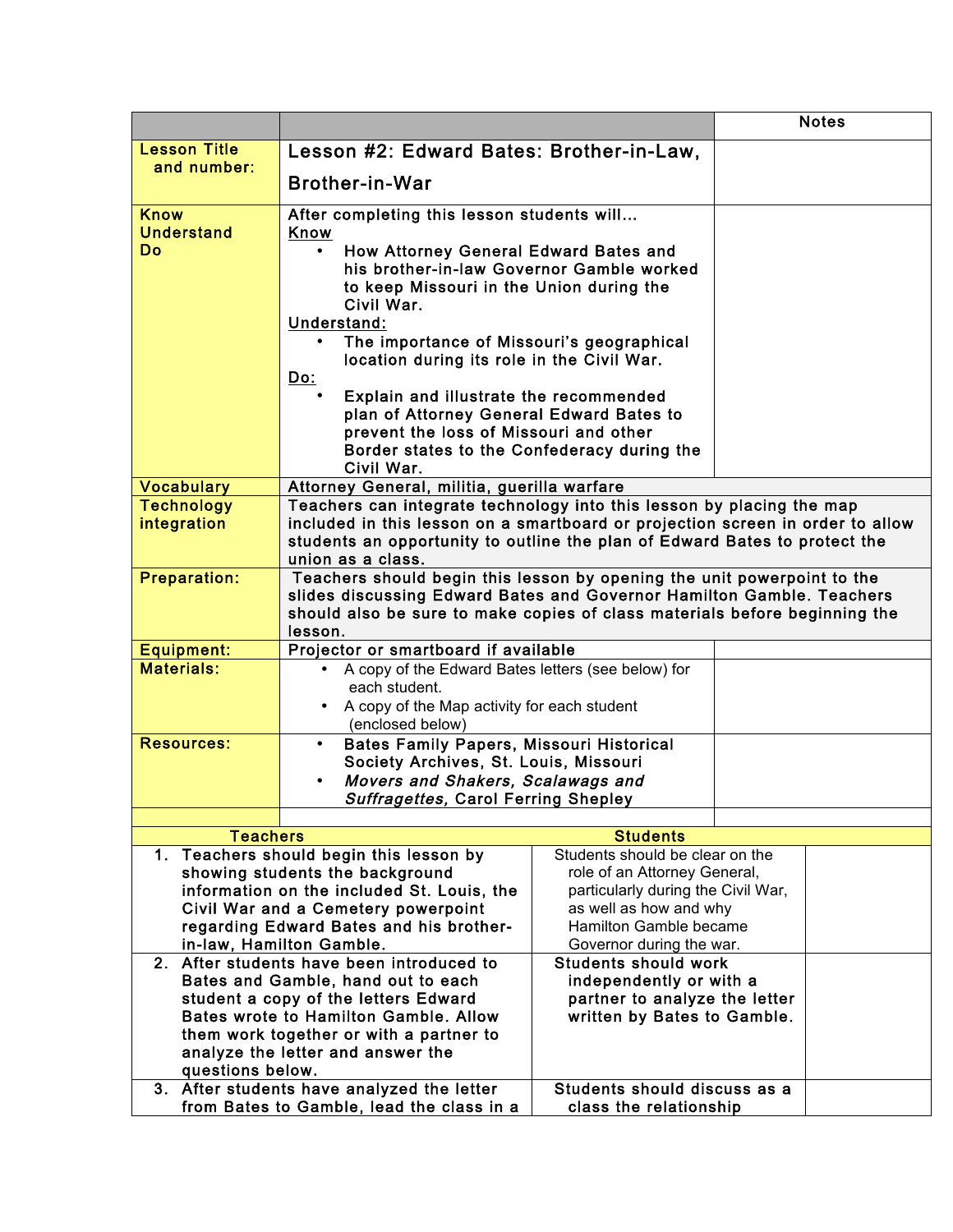| discussion regarding their answers.<br>Encourage students to explain how they<br>would describe the relationship between<br>the two men from the sound of the<br>letters.                                                                                                                                                                            | between Bates and Gamble<br>and their common goal for<br>the Union.                                                                                                                    |                                                                                                                                                                                      |
|------------------------------------------------------------------------------------------------------------------------------------------------------------------------------------------------------------------------------------------------------------------------------------------------------------------------------------------------------|----------------------------------------------------------------------------------------------------------------------------------------------------------------------------------------|--------------------------------------------------------------------------------------------------------------------------------------------------------------------------------------|
| 4. After finishing the discussion of the first<br>letter, hand students a copy of the letter<br>from Edward Bates to President Lincoln.<br>As they read, independently or together,<br>ask students to put the steps of Edward<br>Bates' plan in their own words. These can<br>be bullet points and do not need to be<br>written out as a paragraph. | Students should read the<br>letter from Edward Bates to<br><b>President Lincoln and</b><br>outline his plan to preserve<br>Missouri as a member of<br>the Union in their own<br>words. |                                                                                                                                                                                      |
| 5. Once students have finished reading the<br>letter from Bates to Lincoln, instruct<br>students to illustrate the steps of Edward<br>Bates' plan using the map provided.<br>Students should be encouraged to create<br>a key regarding any symbols they use<br>while creating their map.                                                            | After reading the plan of<br><b>Attorney General Bates,</b><br>students should illustrate<br>the steps of his plan on the<br>map they have been<br>provided.                           |                                                                                                                                                                                      |
| 6. Once students have illustrated their plan,<br>place a copy of the map on a smartboard<br>or projector. Using markers or Smart<br>tools have students come forward and<br>outline different steps of the plan on the<br>board.                                                                                                                     |                                                                                                                                                                                        |                                                                                                                                                                                      |
| 7. Once the plan has been outlined on the<br>board, brainstorm with students by asking<br>them the following questions:<br>Which do you think is the most<br>$\bullet$<br>important step in Bates' plan?<br>Why is this an important step?<br>If you were Governor Gamble,<br>what steps would you take to start<br>following Edward Bates' plan?    |                                                                                                                                                                                        | This lesson is a<br>perfect lead in<br>to the next<br>lesson on<br>James Eads<br>who was<br>recommended<br>by Edward<br>Bates to build<br>the ironclad<br>gunboats for<br>the Union. |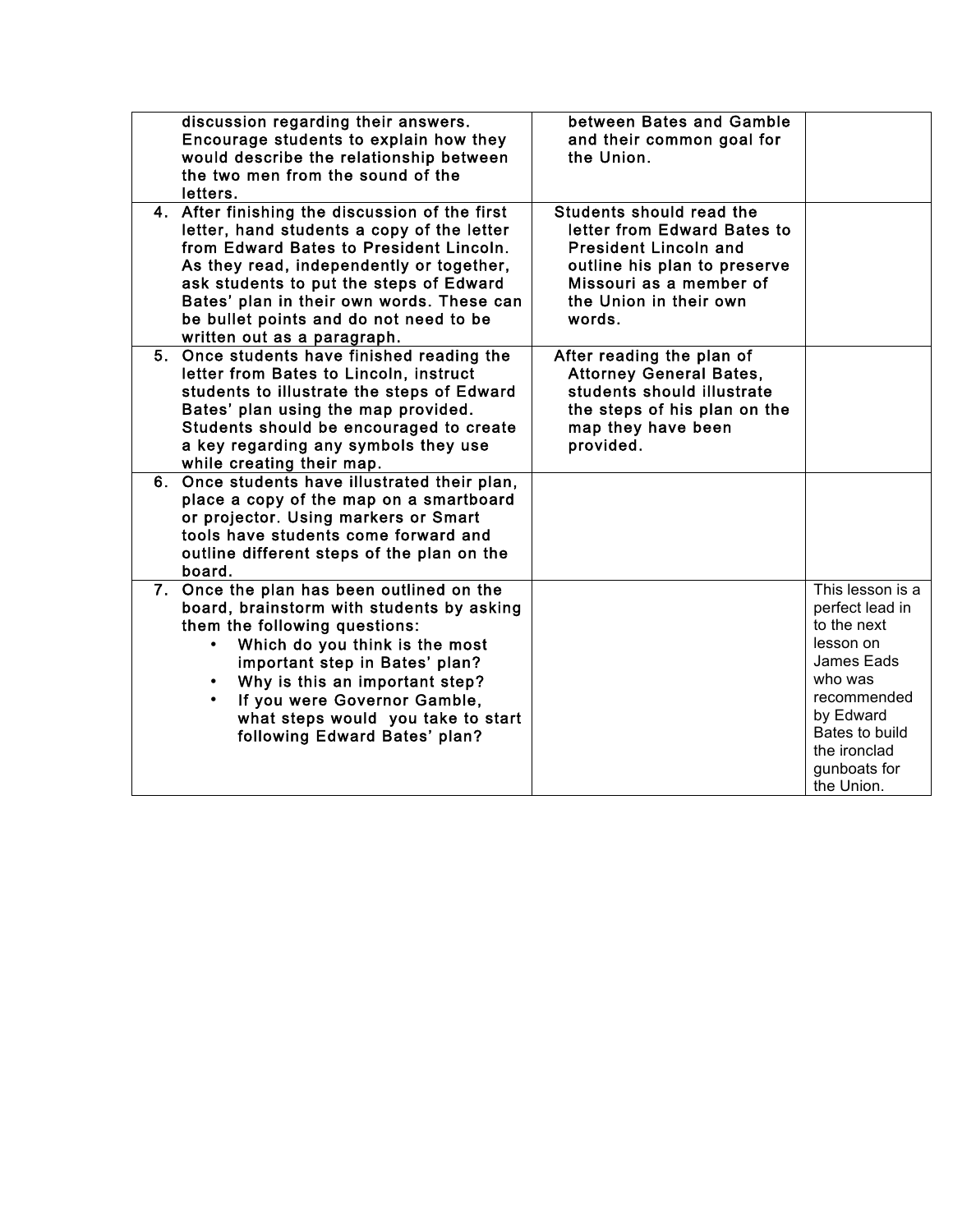

Edward Bates: Brother-in-Law, Brother in



Directions: St. Louis lawyer and farmer Edward Bates was named Attorney General by Abraham Lincoln in 1861. During his time as Attorney General, Edward Bates worked to keep Missouri in the Union at all costs by supporting the election of his brother-in-law, Hamilton Gamble as Governor of Missouri, and by advising the President on how to keep Missouri from seceding with the other southern States. Read the two letters from Edward Bates below and answer the questions for consideration to discover how this hometown hero served his city and his country during the early years of the war.

> Attorney General's Office August 2, 1861

Hon. H.R. Gamble, Jefferson City

 I rejoice my dear Sir at the wise course taken by the Missouri Convention. I rejoice for the State at large because I believe that internal peace and tranquility will soon be entered, and I rejoice for you personally because I believe you will be made the honored instrument of such good to our country. You better than any extreme man can tranquilize (calm) the State, then enable the government to remove causes of invitation by withdrawing a large portion of its troops for which there will be need elsewhere. The effect upon the general result will be great and will soon show itself.

 Plainly, the internal peace of Missouri and its security in the Union will do more towards the end of insurrection (rebellion) in the border states, than 100,000 of our best men in arms. You see the prize before you, and God bless you in your efforts to win it (peace).

I shall look for a proclamation from you every day and probably a letter to the President.

These two days I am confined to my home with a bad cold but am mending. By a letter just now received by Dr. Haley, I hear your family is well.

Farewell,

Your friend,

 Edward Bates Source: Hamilton R. Gamble Papers, Missouri History Museum Archives, St. Louis, Mo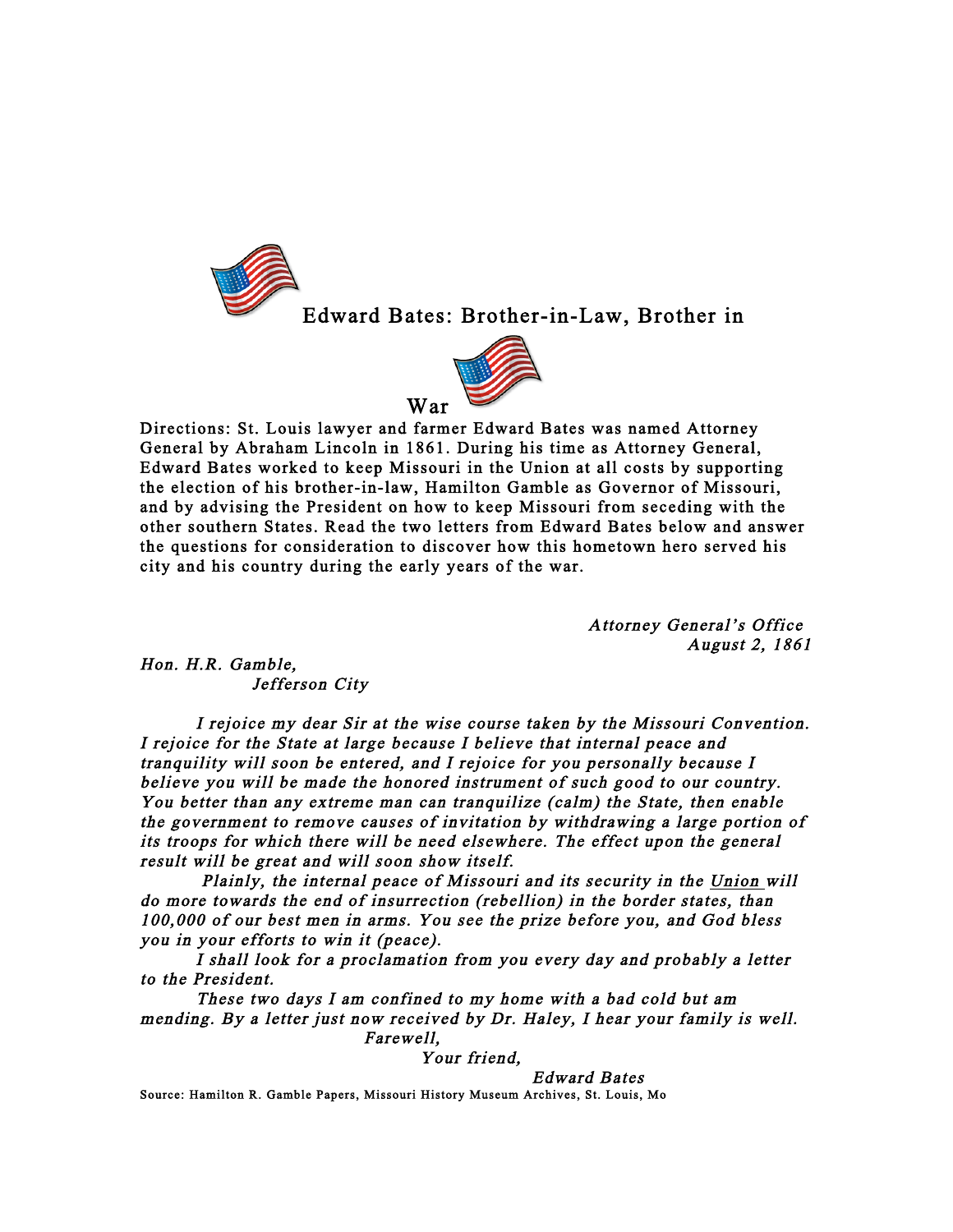Questions for Consideration:

- 1. In your own words, describe why Edward Bates was so happy that his brother-in-law, Hamilton Gamble, had been elected the Governor of Missouri in 1861?
- 2. What does Edward Bates believe is the most important way to bring border states that are rebelling against the Union and President Lincoln back into the Union? Do you agree with him that this is the best way?
- 3. What can you tell about the relationship between these two men based on what you have read in this letter? How would you describe the tone of the letter?
- 4. Imagine that Edward Bates had the technology to say what he did in this letter using a cell phone. Write out in your own words what Edward Bates would say to Hamilton Gamble if he was leaving this message in a voicemail.

Edward Bates: Brother-in-Law, Brother in War

Directions: Below is a letter from Edward Bates to President Lincoln advising him on how to keep Missouri in the Union. Read the letter to complete the map activity below.

> Attorney General's Office Washington, September 19, 1862

To the President,

Honored Sir,

 At the risk of being thought obtrusive (in the way), I again entreat (ask) your attention to the impending and increasing danger to the South West and especially Missouri.

 It is no longer doubtful that the enemy designs (wants) to invade Missouri with a great army. All he can muster west of the Mississippi in Arkansas, Louisiana, Texas and the Indian nations. And it is absolutely necessary that we forestall him by assuming the aggressive and marching upon the southwest from the frontiers of Missouri and Kansas.

 If we fail to do that, the enemy, ever active and vigilant, while we are supine (resting) will be sure to forestall us by marching a great army to the Missouri River and making his winter quarters in the Western half of the state of Missouri and the adjacent parts of Kansas and Iowa. The effect of such a movement by the enemy is too obvious to need illustration. To prevent or counteract it is one thing needful now. And in my opinion, the counter action will be complete and our success made perfect if the means already in our hands be applied promptly and vigorously, and be followed up with activity and vim (energy).

 The means and course of action are obvious and among the most important, I state the following: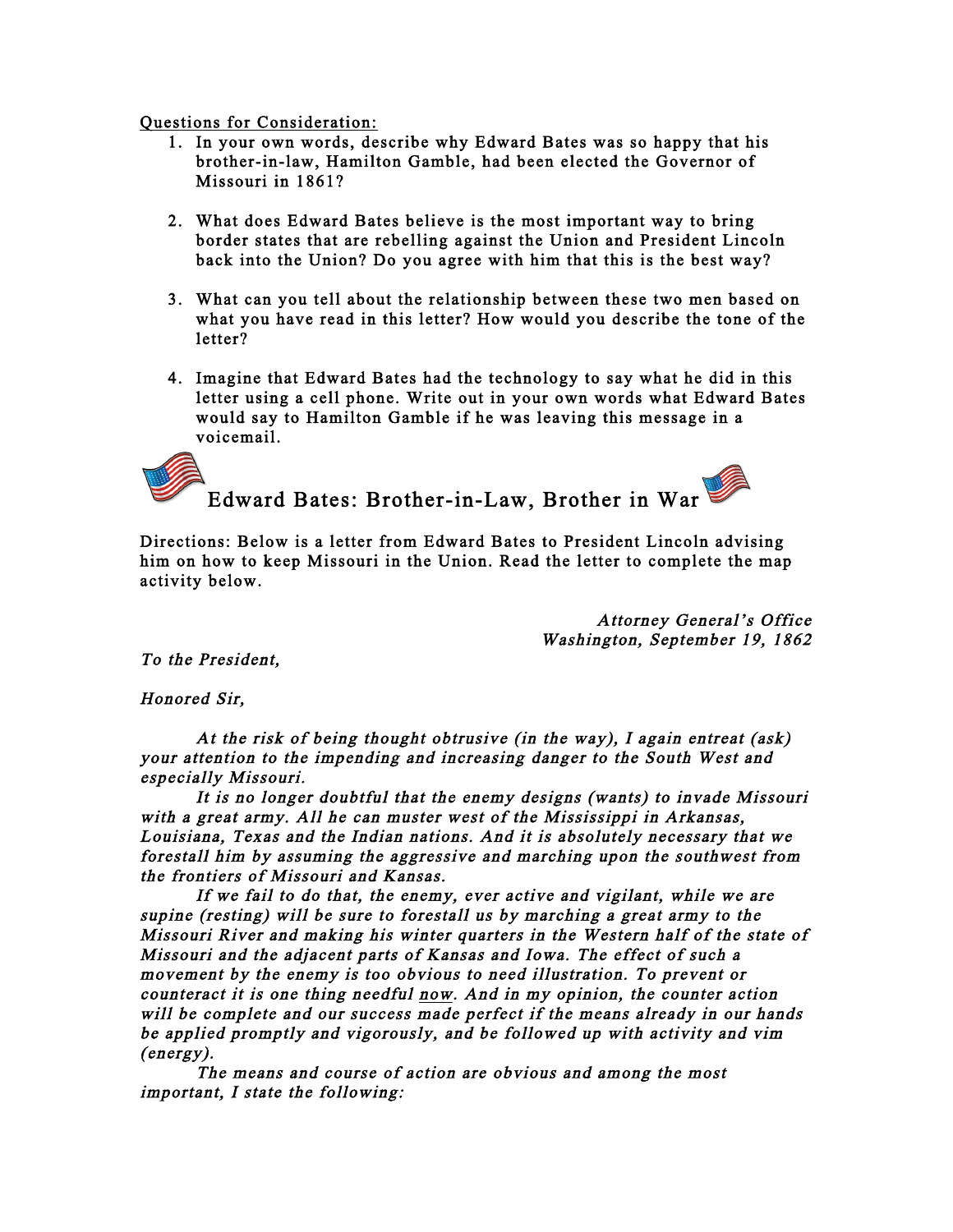- 1. Send or make a commander, whom you, yourself can trust (not one pressed upon you by any clique or faction) to take command of all the country west of the Mississippi from the north line of the State of Missouri to the Gulf, including Kansas and the bordering Indian tribes.
- 2. Largely increase the forces at and around the Southwest corner of Missouri, (so as if we must fight in that region) to fight the enemy on his own ground and eat his substance rather than our own.
- 3. Arm all the loyal men of Missouri both volunteers and militia so that the militia may be able to destroy the internal foe- the guerillas and thus leave your army, proper, with no duty but to conquer the embodied enemy.
- 4. Complete the railroad from Rolla to Lebanon- at all events to Little Piney- without delay. If that is not done, we put to hazard the success of the campaign in that region and burden the government with an amount of expense…an expense greater than the cost of the road.
- 5. The absolute command of the Mississippi is a necessity of life to us. You must dominate the river from Cairo to the Gulf cost what it may. Without that you have no guaranty of success on either bank. But with that you have a controlling power on both banks. The command of the river is quite necessary for the general purposes of the war, as it is an assurance of ultimate success in the SouthWest.

With the Greatest respect,

Your obedient servant, Edward Bates

Source: Bates Family Papers, Missouri History Museum Archives, St. Louis, Missouri



## Edward Bates: Brother-in-Law Brother in War

Directions: Although he is remembered as an intelligent man, President Lincoln did not learn to read until after he was eight years old. In the year 2011, we would say that President Lincoln was more of a visual learner, and that he understands things better by seeing them rather than reading them. Imagine that Attorney General Edward Bates wanted to help the President understand the points he outlined in his letter to protect Missouri from falling to the South in 1862 by showing them to him on a map. On the map below, illustrate the five points using pictures, arrows and symbols of your choice to show the President the plan outlined by Edward Bates.

To Start

\*Use a map in your text book to illustrate the cities of St. Louis, Missouri and Cairo, Illinois.

\*Draw a line to represent the Mississippi River on your map.